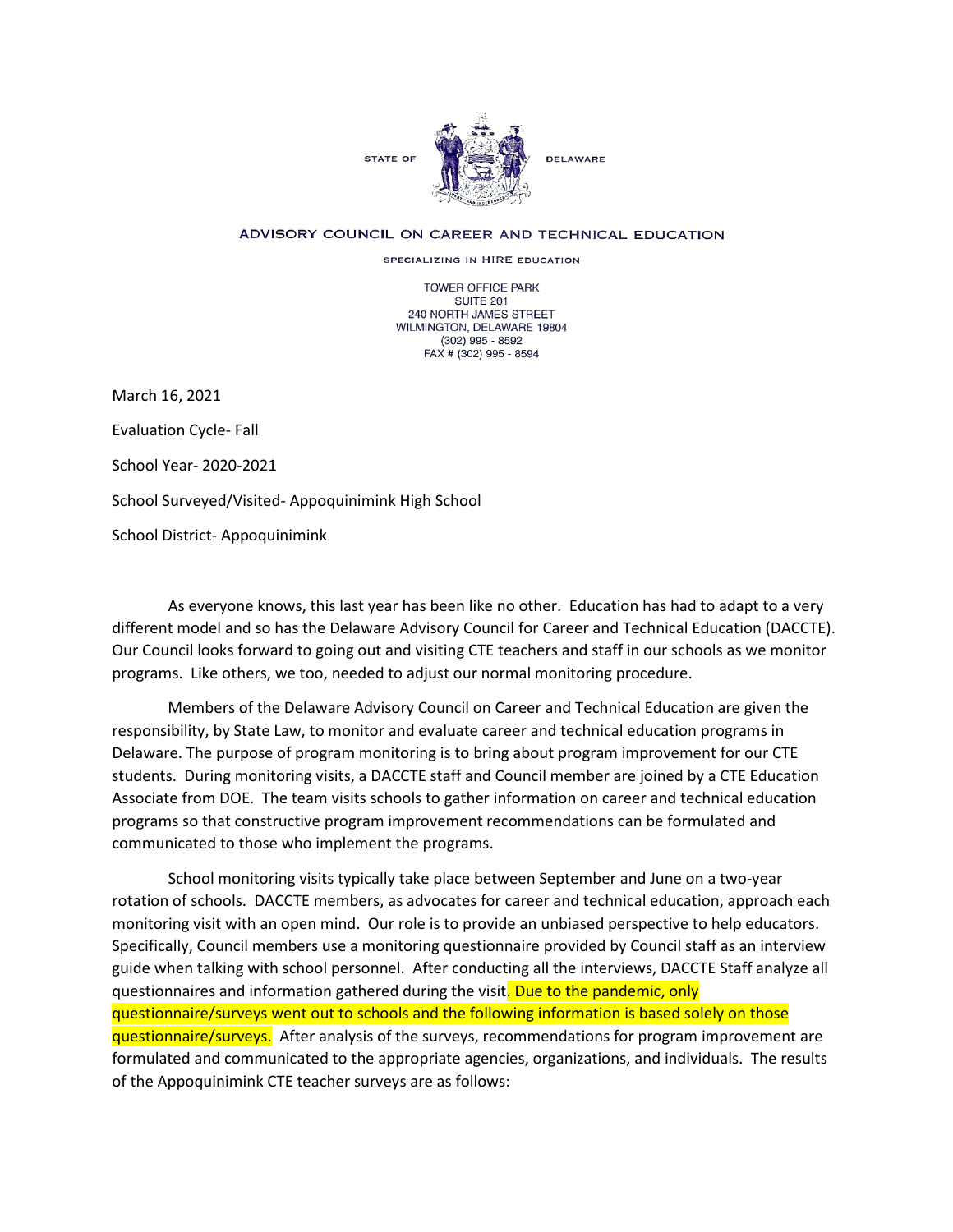• 9 out of 10 teachers emailed, completed, and returned the survey.

| <b>Survey Question</b>                                                                         | <b>Survey shows</b><br>this area is<br>being met | <b>Survey shows</b><br>this area<br>needs more<br>focus | <b>Survey is</b><br>inconclusive | <b>Notes</b>                                                                |
|------------------------------------------------------------------------------------------------|--------------------------------------------------|---------------------------------------------------------|----------------------------------|-----------------------------------------------------------------------------|
| Pathways have<br>sequenced courses                                                             |                                                  |                                                         |                                  |                                                                             |
| Pathways are approved<br>through DOE                                                           |                                                  |                                                         |                                  |                                                                             |
| English, Math, Science,<br>Social Studies Integration<br>into CTE coursework                   |                                                  |                                                         |                                  |                                                                             |
| <b>Facilities</b>                                                                              |                                                  |                                                         |                                  |                                                                             |
| <b>Instructional Supplies</b><br>and Materials                                                 |                                                  |                                                         |                                  |                                                                             |
| <b>Instructional Equipment</b><br>and Technical Support                                        |                                                  |                                                         |                                  |                                                                             |
| Advisory Committee in<br>place and supporting CTE<br>programs                                  |                                                  |                                                         |                                  |                                                                             |
| CTSO available and<br>participating in Local,<br>State, Regional, and<br><b>National Level</b> |                                                  |                                                         |                                  |                                                                             |
| <b>Work-Based Learning</b><br>Opportunities                                                    |                                                  |                                                         |                                  | Important to<br>note that many<br>schools have a<br><b>WBL Coordinator.</b> |
| Pathways prepare<br>students for entry level<br>positions after HS                             |                                                  |                                                         |                                  | Surveys report<br>mostly no/unsure                                          |
| Career Pathway<br><b>Selection Process</b>                                                     |                                                  |                                                         |                                  |                                                                             |
| <b>Education Plans contain</b><br>Career Pathways                                              |                                                  |                                                         |                                  | Surveys report<br>mostly no/unsure                                          |
| Programs receive<br>Federal/State funding<br>(Perkins/509)                                     |                                                  |                                                         |                                  |                                                                             |
| <b>Budget</b><br>Availability/Development                                                      |                                                  |                                                         |                                  | Surveys report<br>mostly no/unsure                                          |
| 3 Year Budget/Long<br><b>Terms Planning</b>                                                    |                                                  |                                                         |                                  |                                                                             |